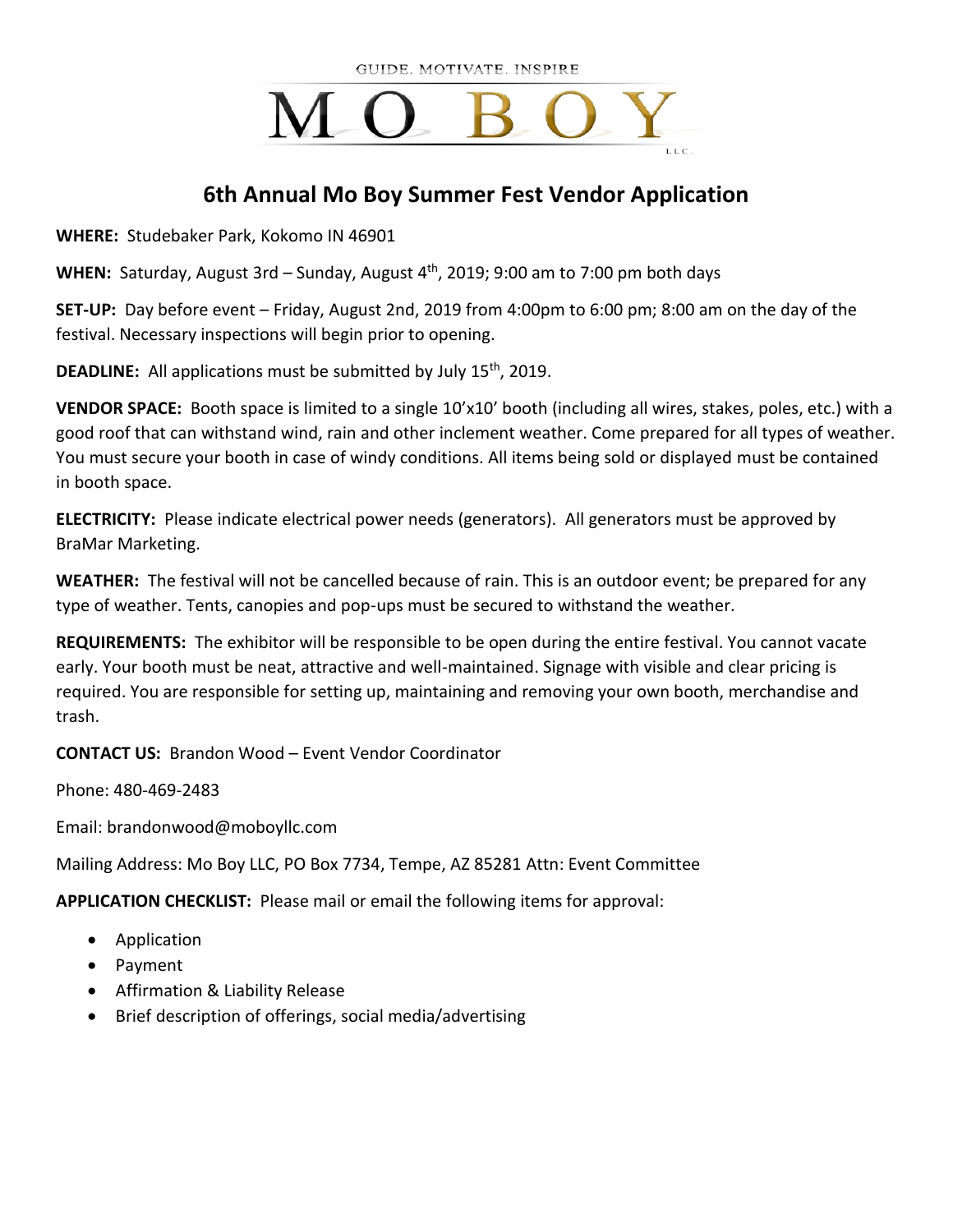# MO.

# **EVENT PROCEDURES, CONDITIONS & RATES**

#### **GENERAL INFORMATION**

This document contains pertinent rules and regulations that govern the operations of the MO BOY SUMMER FEST(MSF) hosted by Mo Boy LLC, BraMar Marketing Group, The Brandon Wood Foundation and Eating A2Z. We are extending invitations to vendors who submit fully executed applications with required enclosures and payments (see application page) by the July 15<sup>th</sup>, 2019 deadline. Priorities for space will be reviewed based on past participation, date of receipt of fully executed application and type of product/item. MSF strives to maintain a balance and diversity in vendor offerings, and quality offerings. All applications and products are reviewed so that we may maintain this balance. Our goal is to keep standards high and promote a safe, successful and fun event. The policies and regulations set forth in this document are designed to maintain order and to regulate activities on the event site. Regulations will be enforced.

### **PROCEDURES**

The following application and agreement must be fully completed, signed and returned with the following enclosures to be considered for participation:

1. Description of products/items to be sold is required for vendors who have never participated at any Mo Boy LLC event (photo may also be emailed to brandonwood@moboyllc.com

2. Vendor fee with a completed and signed application by June 7, 2019. If vendor fee is not paid by June  $7<sup>th</sup>$ , 2019, vendor fee will be increased by \$50.

### **CONDITIONS**

1. All locations will be assigned by MSF staff. While written location requests will be considered, placement will be at the sole discretion of MSF staff. Use of property is strictly limited to assigned location.

2. Exhibitor/Concessionaire parking is provided in designated areas only. Except for specified set-up/load-in and break-down/load-out times, vehicles will not be permitted at event site. Vehicles will be removed immediately when asked to be by MSF staff.

3. Description of products/items to be sold is required with the application before the application can be approved. All items food vendor/concessionaire wishes to sell are subject to approval by MSF staff.

4. All signs and displays must be of a professionally produced nature. Prices of items must be displayed.

5. Food/Concessionaires are required to keep a neat, presentable booth at all times. Tables should be covered. Empty boxes and trash will not be permitted around the booth. This looks unprofessional and sloppy.

6. It is the sole responsibility of each exhibitor/concessionaire to obtain the applicable and appropriate state and local licenses and permits as well as payment of taxes pertaining to their operation. Please note: Food vendors should expect inspection of food operations by IN Department of Agriculture.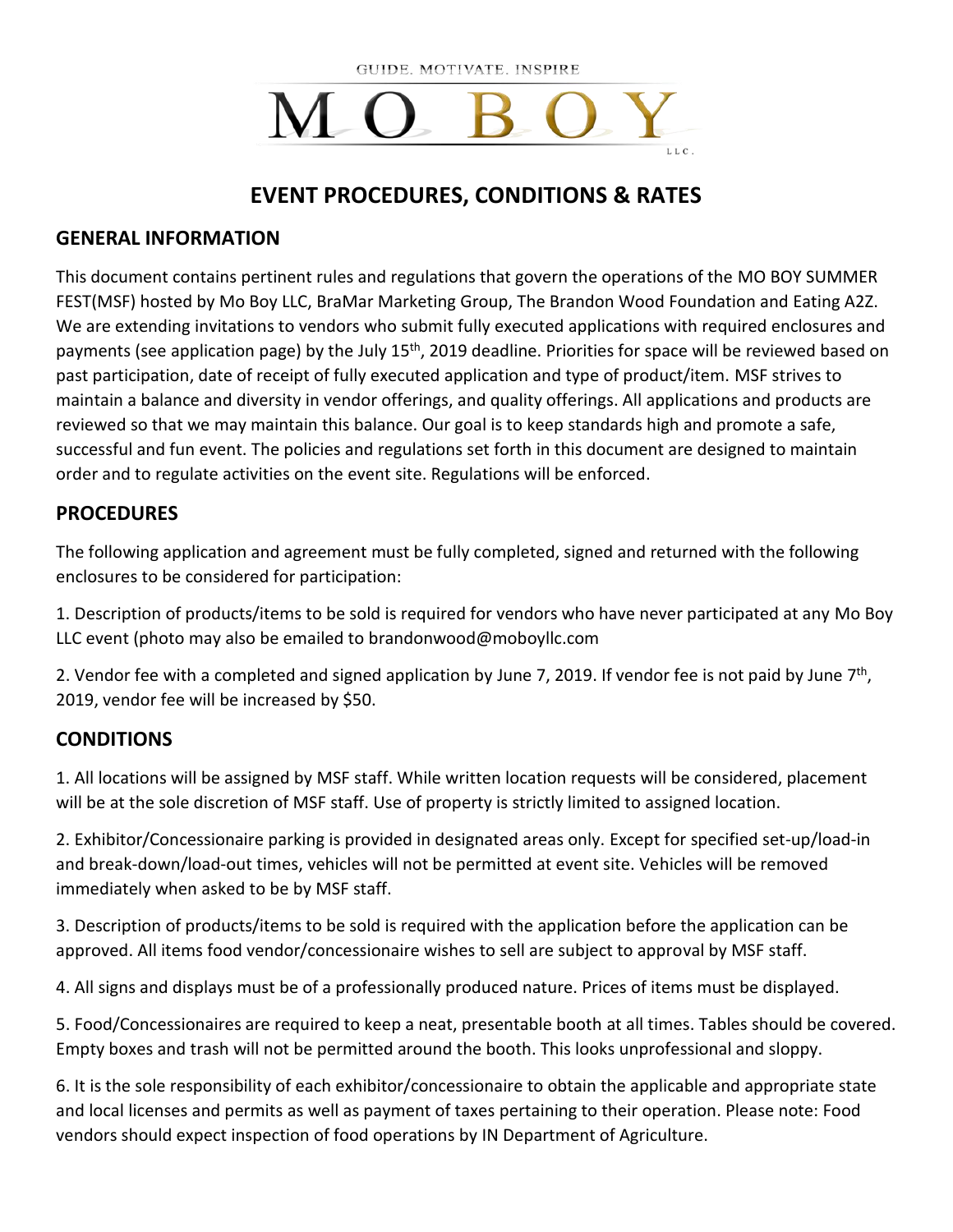7. MSF will provide day and evening security, but food/concessionaire agrees to hold above-listed organizations harmless for any injury, theft or other loss that may occur to property or person during the loadin/set-up, event, breakdown/load-out of the event.

8. **SALE OF BEVERAGES WILL BE RESERVED EXCLUSIVELY FOR MSF.** MSF also reserves the right to restrict which items will be sold, to include exclusive agreements with national product lines and those who have entered an agreement with MSF to be the "official" vendor of items (such as: soda, beer, wine and event t-shirts.)

10. Food/Concessionaires are not to begin striking/disassembling their display until Sunday at 6:00 p.m. Exhibits must remain open until event closing, even if exhibitor is sold out. Leaving early makes the festival look in disarray; and concessionaires who leave early will not be invited to participate in following years.

11. Security will be provided (as a courtesy) for the vendor booths from 5:00 pm to 11:00 am, each day of the event. BRAMAR MARKETING, MO BOY LLC, TBWF OR EATING A2Z WILL NOT BE HELD LIABLE OR BE RESPONSIBLE FOR LOSS, THEFT OR DAMAGE.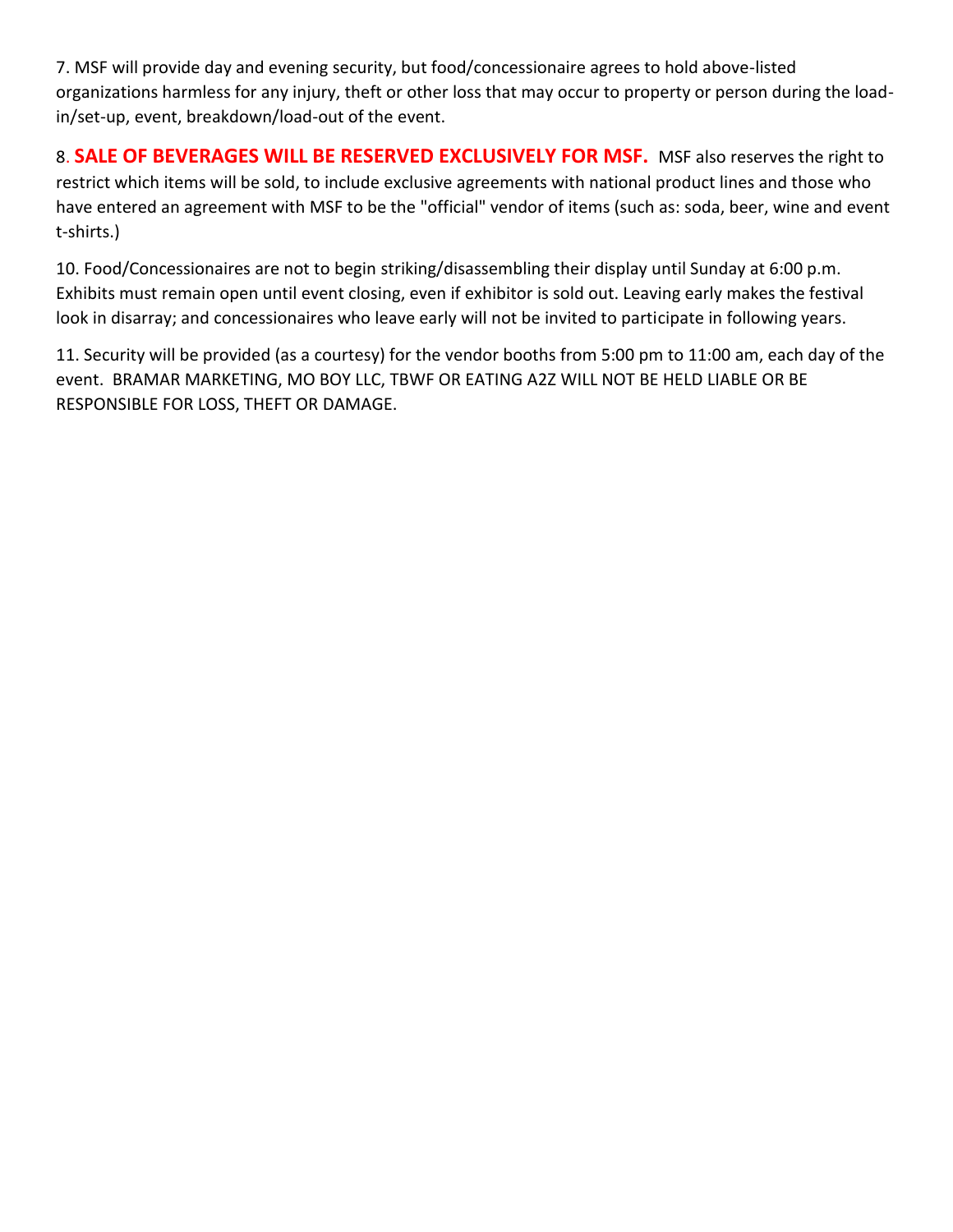

#### **6th Annual Mo Boy Summer Fest Vendor Application**

| Do you have (please circle): Facebook, Twitter, Instagram |  |  |
|-----------------------------------------------------------|--|--|

The deadline is July 15<sup>th</sup>, 2019. Vendor hereby requests permission to display and sell the products and/or services listed above. Further, the Mo Boy Summer Fest reserves the right to approve any product/item a vendor may wish to sell or dispense as well as limit the number of concessions selling the same product/item. DO NOT bring items to the event unless previously approved. On the day of the event, our standards committee will be monitoring compliance.

I have read and understand and will abide with MO BOY SUMMER FEST general information, procedures, rates and conditions.

By signing this application, I acknowledge that the event is subject to various weather conditions and state and federal safety and health regulations. No refund of application fees. Exhibits must remain open until 6PM both days.

Applicant Signature: \_\_\_\_\_\_\_\_\_\_\_\_\_\_\_\_\_\_\_\_\_\_\_\_\_\_\_\_\_\_\_\_\_\_\_\_\_\_\_ Date: \_\_\_\_\_\_\_\_\_\_\_\_

Please Print Name: **Example 20** 

*The above named has read and understands the general information, procedures and conditions and seeks admission as a concessionaire. MSF reserves the right to refuse any application. Submission of this application does not guarantee a space.*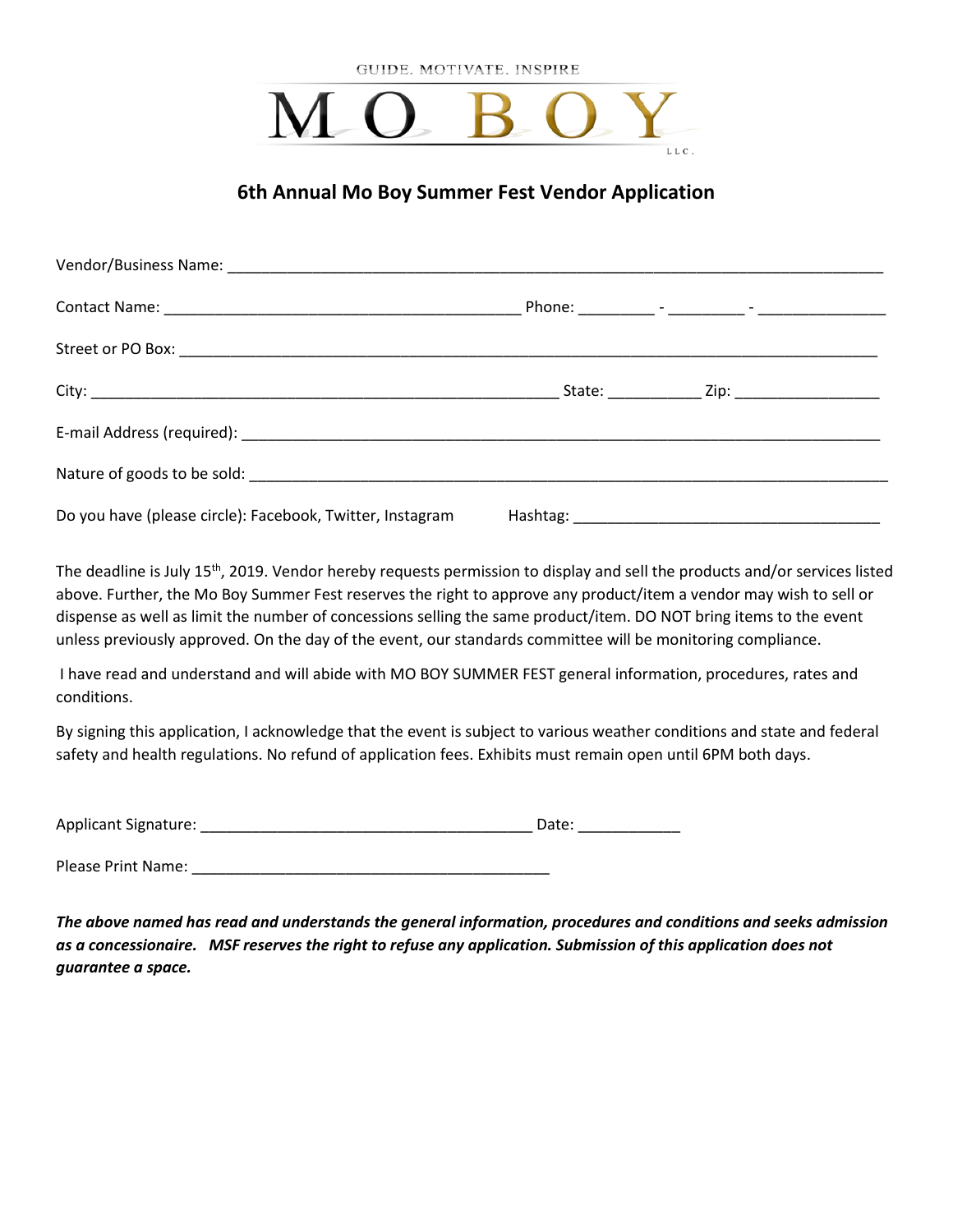# MO BO L L C

### **6th Annual Mo Boy Summer Fest Vendor Application**

| 10'x10' Vendor Space<br>ADDITIONAL \$50 if paid after July 15th, 2019 | <b>Food/Commercial Vendor</b><br><b>Merchandise/Service Vendor</b><br><b>Non-Profit/Political</b> | \$200<br><b>S100</b><br><b>S50</b> | $=$ $\epsilon$<br>$=$ S<br>$=$ S |
|-----------------------------------------------------------------------|---------------------------------------------------------------------------------------------------|------------------------------------|----------------------------------|
| <b>Total Amount Enclosed</b>                                          |                                                                                                   |                                    | $=$ S                            |

**NOTE: Electrical arrangements are the responsibility of the vendor.**

#### **PAY BY CHECK**

Please make all checks/MO payable to Mo Boy LLC

#### **Mail to:**

Mo Boy LLC PO Box 7734 Tempe, AZ 85281 ATTN: Event Committee

#### **PAY BY CREDIT CARD**

By supplying the following information, your credit card will be charged for the full fee, as per your application, upon your acceptance as a Vendor at the 6th ANNUAL MO BOY SUMMER FEST on August 3rd & 4th, 2019.

|                                | Business Name: Mannell Allen Mannell Mannell Allen Mannell Mannell Mannell Manne |                         |                 |  |
|--------------------------------|----------------------------------------------------------------------------------|-------------------------|-----------------|--|
| Please Circle: Visa MasterCard |                                                                                  | <b>American Express</b> | <b>Discover</b> |  |
|                                |                                                                                  |                         |                 |  |
|                                |                                                                                  |                         |                 |  |
| Security Number: ____________  |                                                                                  |                         |                 |  |
|                                |                                                                                  |                         |                 |  |
| Phone Number:                  |                                                                                  |                         |                 |  |
| Authorized Signature:          |                                                                                  |                         |                 |  |

# **OR VISIT www.moboyllc.com/kokomo-online-payments**